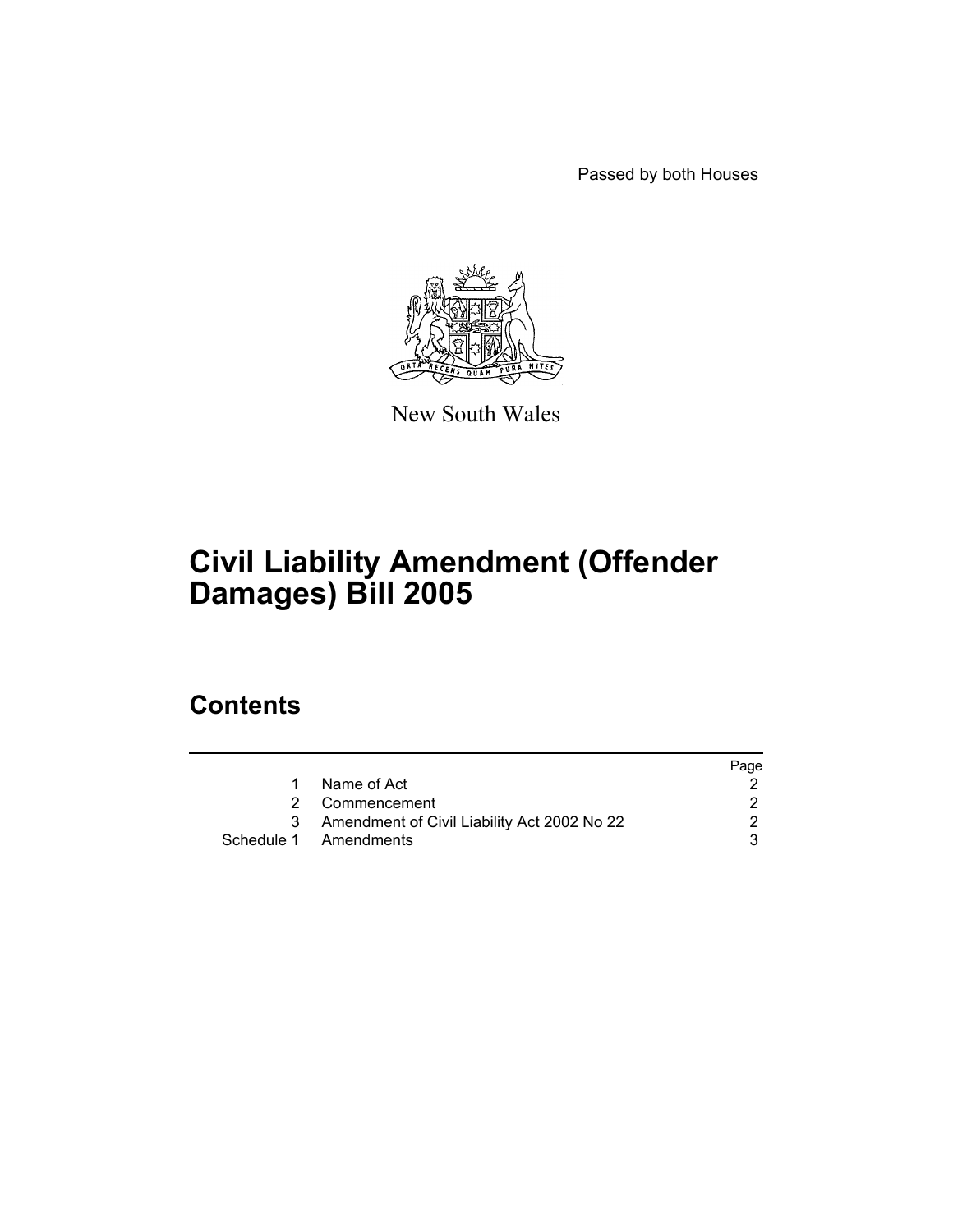*I certify that this PUBLIC BILL, which originated in the LEGISLATIVE ASSEMBLY, has finally passed the LEGISLATIVE COUNCIL and the LEGISLATIVE ASSEMBLY of NEW SOUTH WALES.*

> *Clerk of the Legislative Assembly. Legislative Assembly, Sydney, , 2005*



New South Wales

# **Civil Liability Amendment (Offender Damages) Bill 2005**

Act No , 2005

An Act to amend the *Civil Liability Act 2002* to make further provision with respect to claims for damages for negligence for death or injury suffered by offenders in custody; and for other purposes.

*I have examined this Bill, and find it to correspond in all respects with the Bill as finally passed by both Houses.*

*Chairman of Committees of the Legislative Assembly.*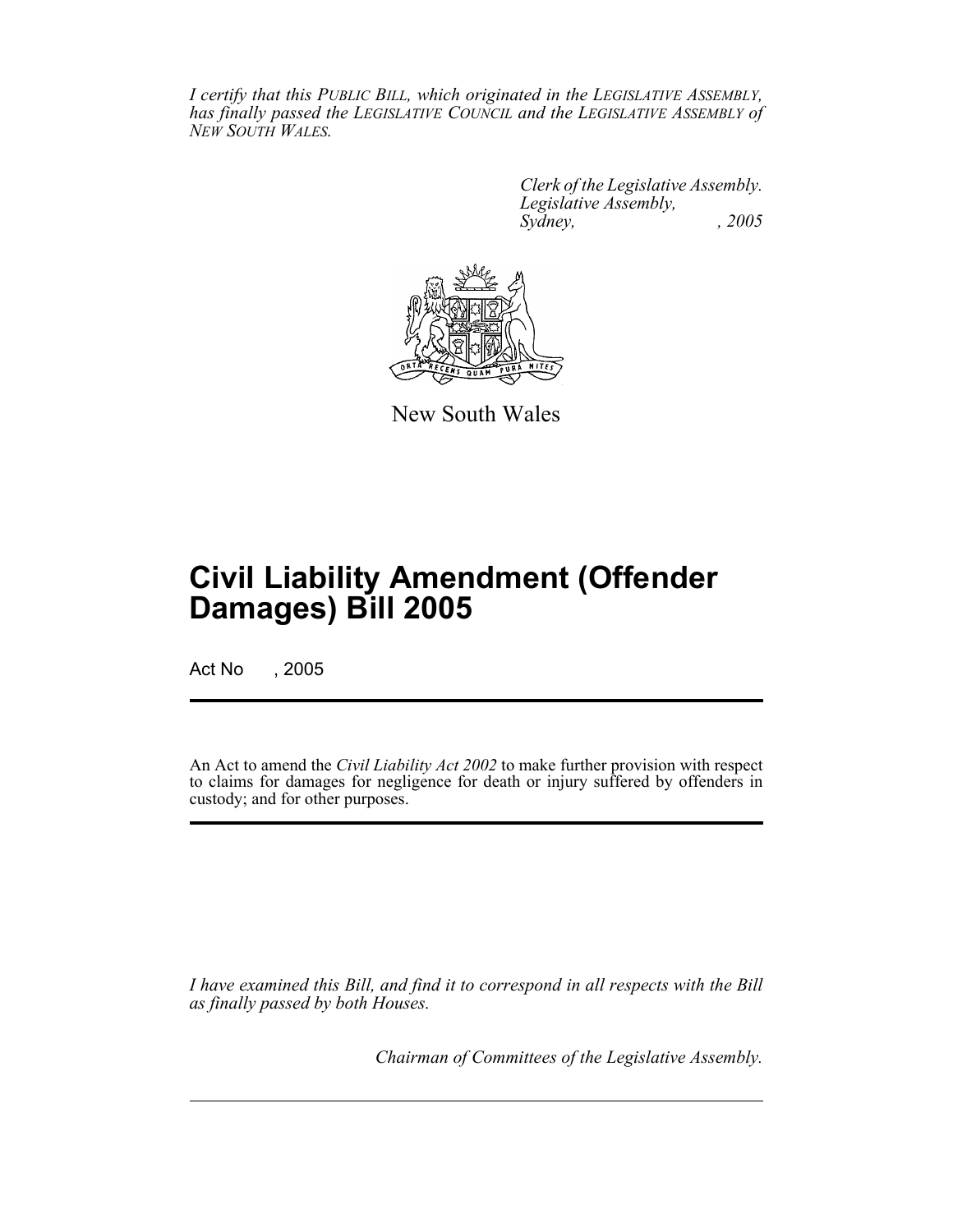# **The Legislature of New South Wales enacts:**

# **1 Name of Act**

This Act is the *Civil Liability Amendment (Offender Damages) Act 2005*.

# **2 Commencement**

This Act commences on the date of assent to this Act.

# **3 Amendment of Civil Liability Act 2002 No 22**

The *Civil Liability Act 2002* is amended as set out in Schedule 1.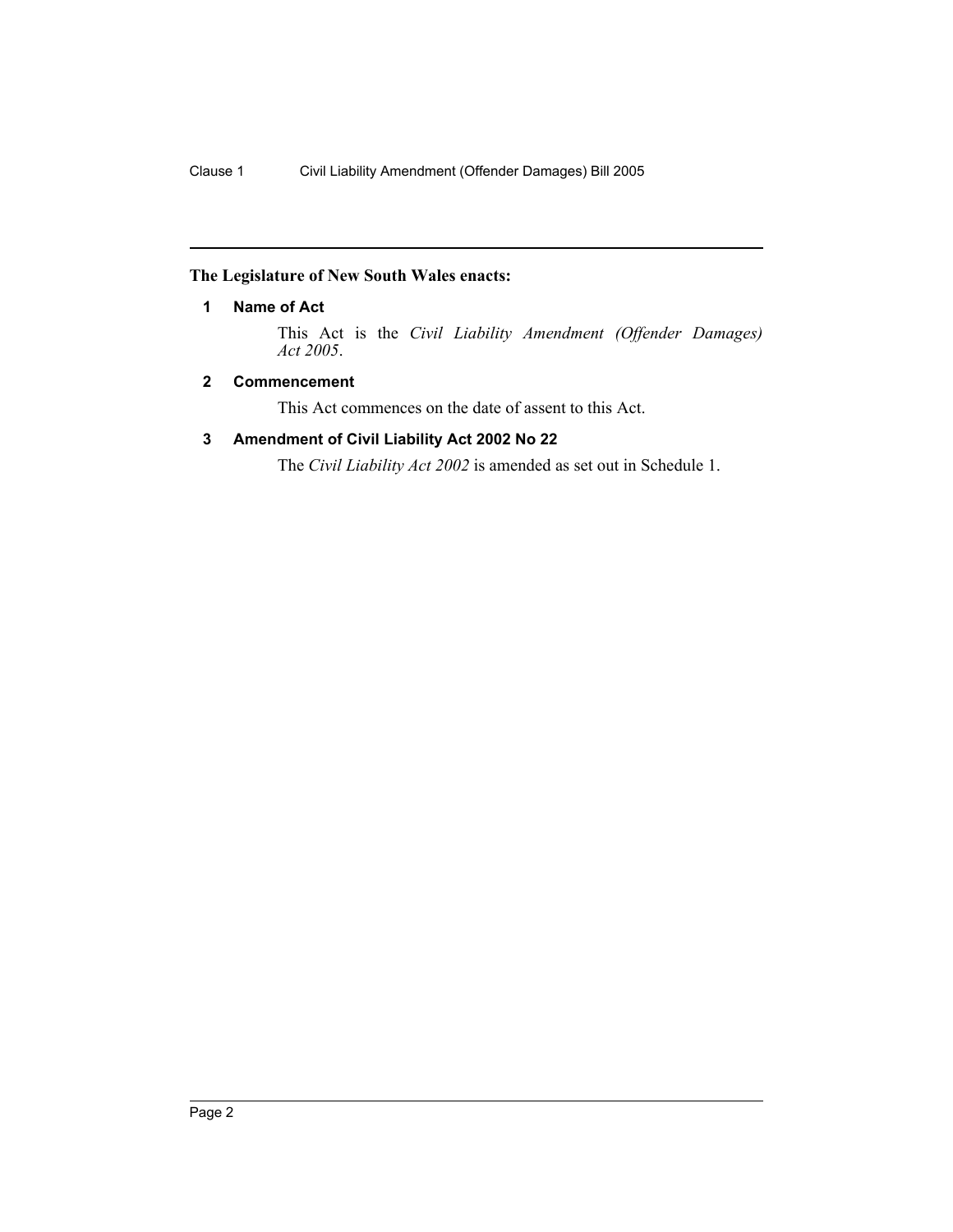Amendments **Amendments** Schedule 1

# **Schedule 1 Amendments**

(Section 3)

#### **[1] Section 26A Definitions**

Omit "under" from paragraph (e) of the definition of *offender in custody* or *offender* in section 26A (1) where firstly occurring.

Insert instead "under, or attending a place in compliance with the requirements  $of,$ ".

#### **[2] Section 26D Assessment of permanent injury**

Insert at the end of section 26D (2) (c):

, and

- (d) section 330 (Costs of medical assessment) of the 1998 WC Act were omitted from that Part, and
- (e) a reference in that Part to the WorkCover Guidelines were a reference to guidelines issued under subsection (2A), and
- (f) the provisions of that Part applied with such other modifications as may be prescribed by the regulations.

# **[3] Section 26D (2A)–(2C)**

Insert after section 26D (2):

- (2A) The Minister administering the CAS Act may, by order published in the Gazette, issue guidelines for the purposes of the application of Part 7 of Chapter 7 of the 1998 WC Act to offenders in respect of the same kinds of matters for which the WorkCover Guidelines may make provision for the purposes of that Part. **Note.** The Minister may amend or repeal an order made under this subsection. See section 43 of the *Interpretation Act 1987*.
- (2B) Without limiting subsection (2A), an order made under that subsection may apply, adopt or incorporate (whether wholly or in part or with or without modifications) the provisions of the WorkCover Guidelines, either as published or as in force from time to time.
- (2C) Sections 40 (Notice of statutory rules to be tabled) and 41 (Disallowance of statutory rules) of the *Interpretation Act 1987* apply to an order made under subsection  $(2A)$  in the same way as they apply to a statutory rule.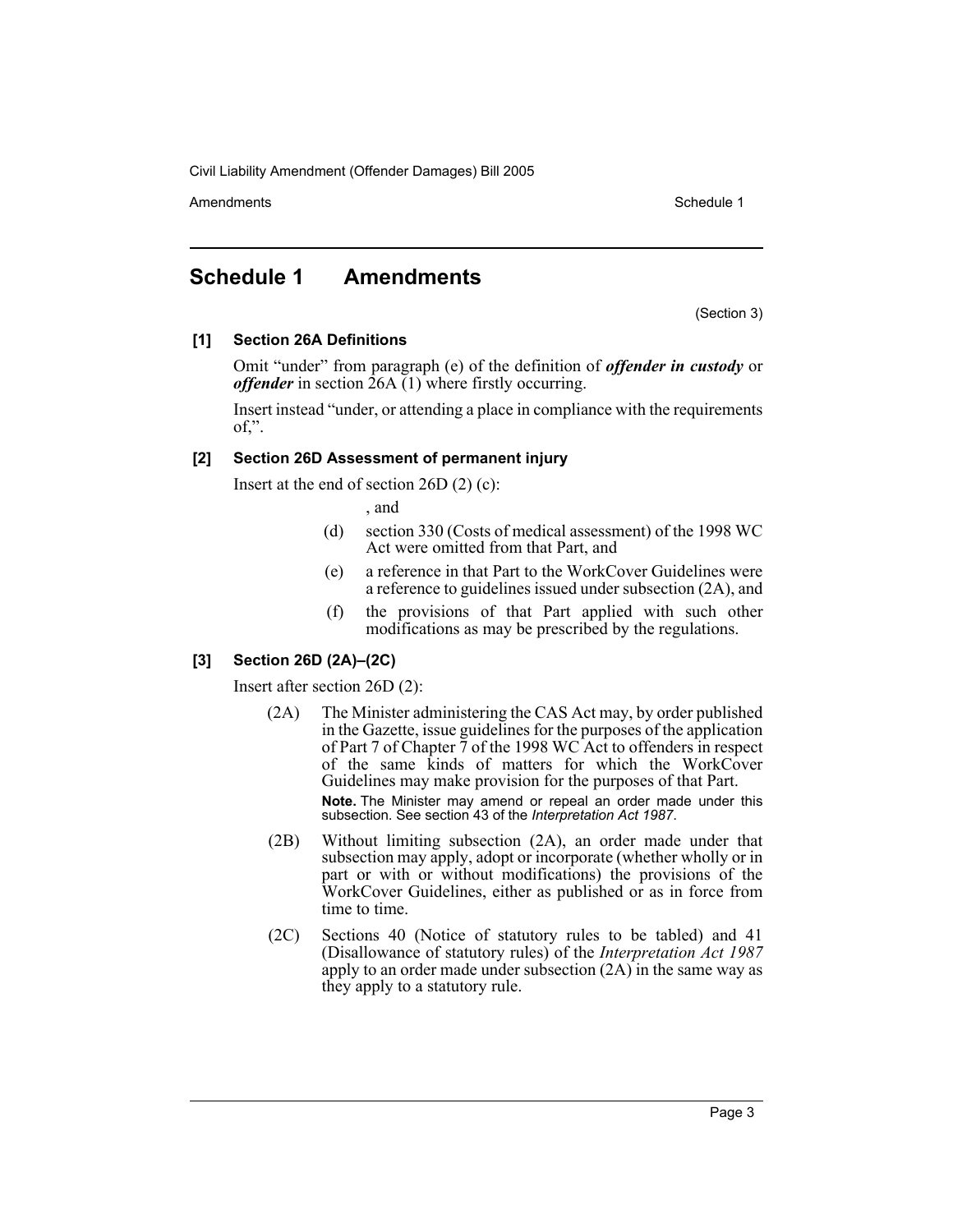Schedule 1 Amendments

#### **[4] Section 26D (6)**

Insert after section 26D (5):

(6) In this section:

*modification* includes an addition, omission or substitution. *WorkCover Guidelines* has the same meaning as it has in the 1998 WC Act.

#### **[5] Section 26I Non-economic loss damages limited to workers compensation amount**

Omit section 26I (2). Insert instead:

- (2) When determining the total amount to which a worker would be entitled as compensation under a provision of the *Workers Compensation Act 1987*:
	- (a) the amount is to be determined under the provision as it was in force when the injury to the offender was received, and
	- (b) if the provision is section 67 of that Act—the section applies as if the reference to the Commission in subsection (4) of that section were a reference to the court.

# **[6] Section 26J Authority for deduction from damages**

Insert after section 26J (3):

- (3A) A protected defendant who withholds an amount under subsection (3) may require the Public Trustee to hold the amount on its behalf. However, the protected defendant must require the Public Trustee to hold the amount if the offender requests it.
- (3B) Interest is payable on an amount that is withheld under subsection (3). The amount of interest payable on the withheld amount is:
	- (a) if the protected defendant has retained the withheld amount—the amount of interest determined in accordance with the provisions relating to interest payable under a judgment of the same amount of a Local Court in proceedings on a statement of claim under the *Local Courts (Civil Claims) Act 1970*, or
	- (b) if the Public Trustee holds the withheld amount for the protected defendant—the amount of interest received by the Public Trustee in respect of the investment of the amount as provided by the *Public Trustee Act 1913*.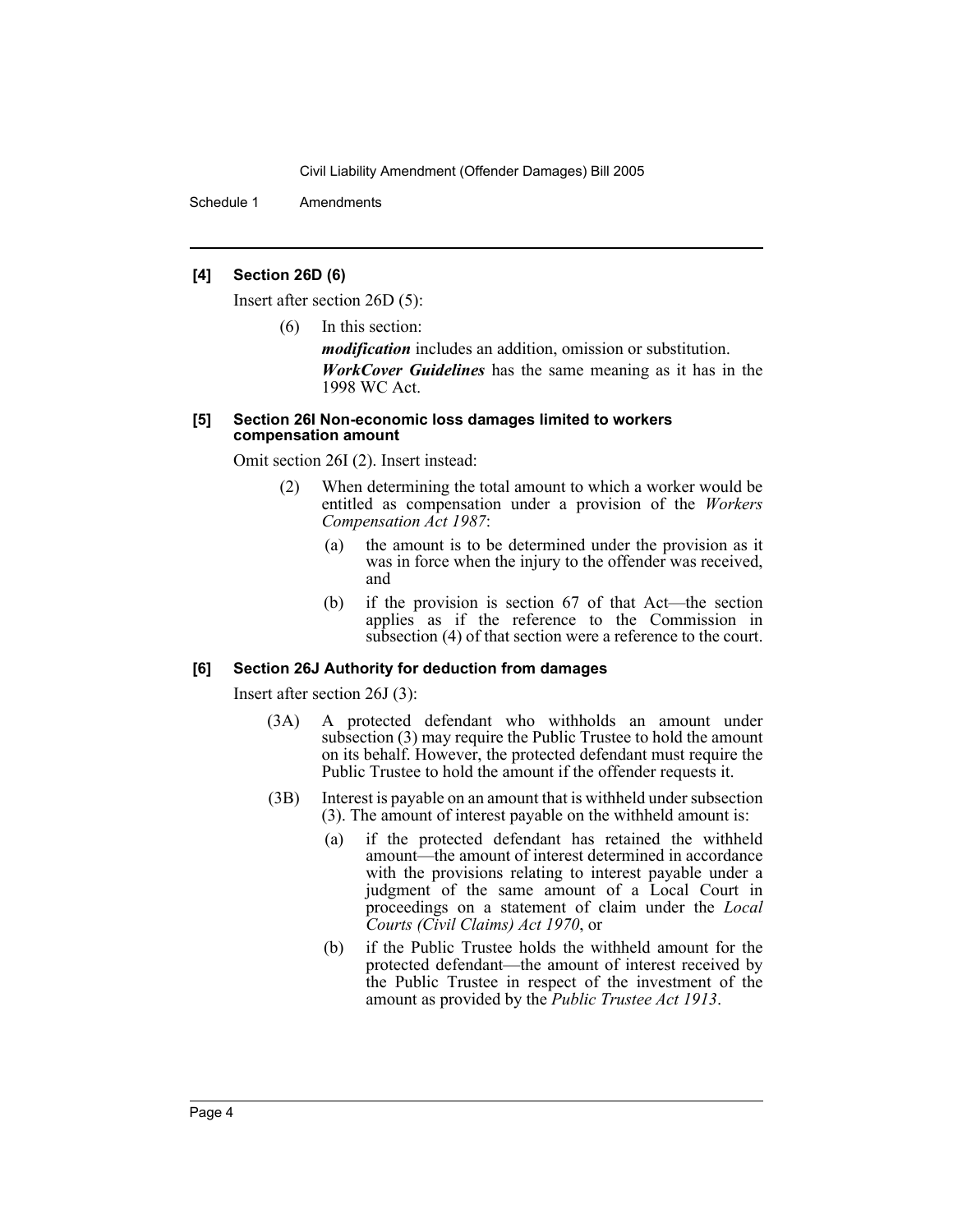Amendments **Schedule 1** and the set of the set of the set of the set of the set of the set of the set of the set of the set of the set of the set of the set of the set of the set of the set of the set of the set of the set

- (3C) If the provisional order for restitution on the basis of which an amount was withheld under subsection (3) is confirmed under the *Victims Support and Rehabilitation Act 1996*, any interest payable on the withheld amount under this section must be paid as follows:
	- (a) if the Public Trustee holds the withheld amount for the protected defendant—the reasonable costs of the Public Trustee in connection with that holding are to be paid out of the interest,
	- (b) if the amount ordered for restitution is not reduced on the confirmation—all of the interest (or remaining interest after payment of the Public Trustee's costs) must be paid to the person (*payee*) to whom the order for restitution requires payment to be made or, if there is more than one payee, to each payee in the same proportion as corresponds to the payee's proportion of the total amount of restitution,
	- (c) if the amount ordered for restitution is reduced on the confirmation:
		- (i) the offender must be paid the proportion of the interest (or remaining interest after payment of the Public Trustee's costs) that corresponds to the proportion by which the withheld amount was reduced, and
		- (ii) the rest of the interest must be paid to the payee or, if there is more than one payee, to each payee in the same proportion as corresponds to the payee's proportion of the reduced amount.

# **[7] Section 26J (4) and (5)**

Insert "or the Public Trustee (as the case may be)" after "protected defendant" wherever occurring.

#### **[8] Schedule 1 Savings and transitional provisions**

Insert at the end of clause 1 (1):

*Civil Liability Amendment (Offender Damages) Act 2005*

#### **[9] Schedule 1, Part 5**

Omit "the date of assent to the *Civil Liability Amendment (Offender Damages) Act 2004*" from clause 16 (2) (c).

Insert instead "19 November 2004 (being the day on which Part 2A commenced)".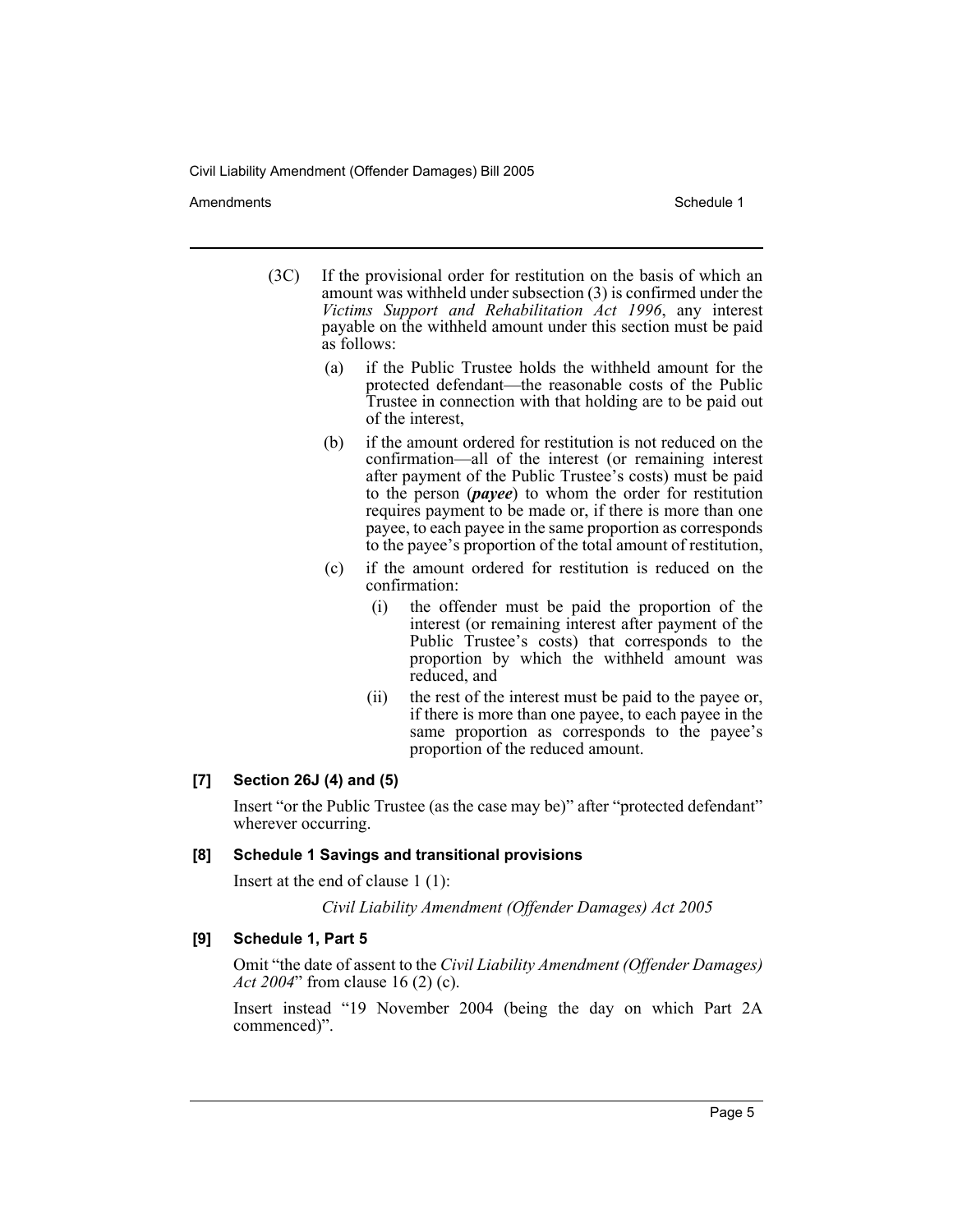Schedule 1 Amendments

### **[10] Schedule 1, Part 6**

Insert after Part 5:

# **Part 6 Provisions consequent on enactment of Civil Liability Amendment (Offender Damages) Act 2005**

# **17 Definitions**

In this Part:

*amending Act* means the *Civil Liability Amendment (Offender Damages) Act 2005*.

*commencement day* means the day on which the amending Act commences.

#### **18 Application of amendments made by amending Act**

- (1) Part 2A (as amended by the amending Act) applies to any civil liability whether arising before, on or after the commencement day.
- (2) Part 2A (as so amended) also extends to proceedings commenced before the commencement day.
- (3) However, subclause (1) or (2) does not operate:
	- (a) to apply Part 2A in respect of any decision of a court made before the commencement day, or
	- (b) to apply Part 2A in relation to any civil liability or proceedings to which the Part did not apply immediately before the commencement day.

# **19 WorkCover Guidelines**

- (1) A reference to the WorkCover Guidelines in a provision of Part 7 of Chapter 7 of the 1998 WC Act that is extended to an assessment of degree of permanent impairment for the purposes of Part 2A of this Act by section 26D is to continue to be read as a reference to the WorkCover Guidelines until guidelines are issued under section 26D (2A) (as inserted by the amending Act).
- (2) Subclause (1) applies despite section 26D (2) (e) (as inserted by Schedule 1 [2] to the amending Act).